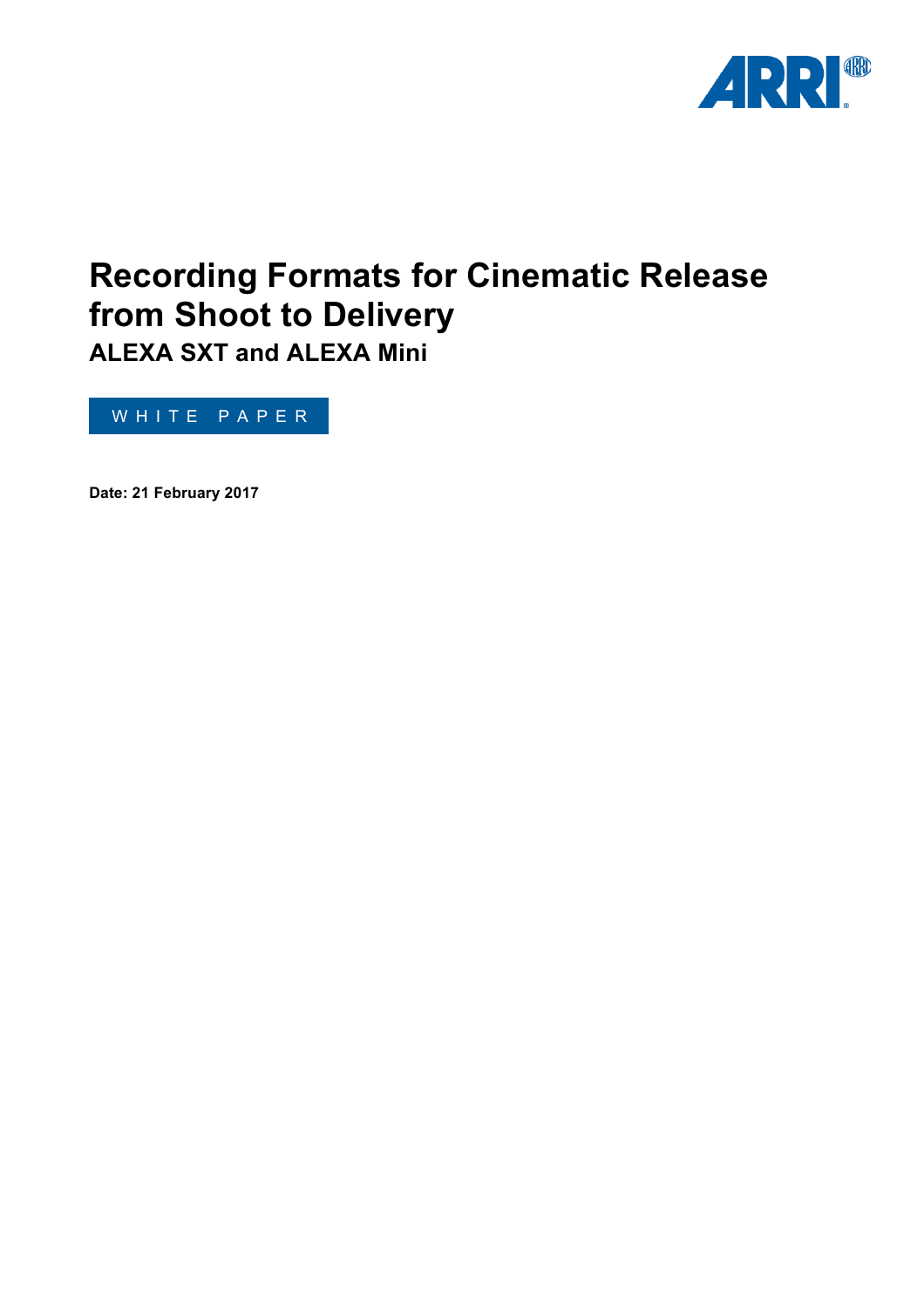## **Table of Contents**

| 2. |  |  |  |
|----|--|--|--|
|    |  |  |  |
|    |  |  |  |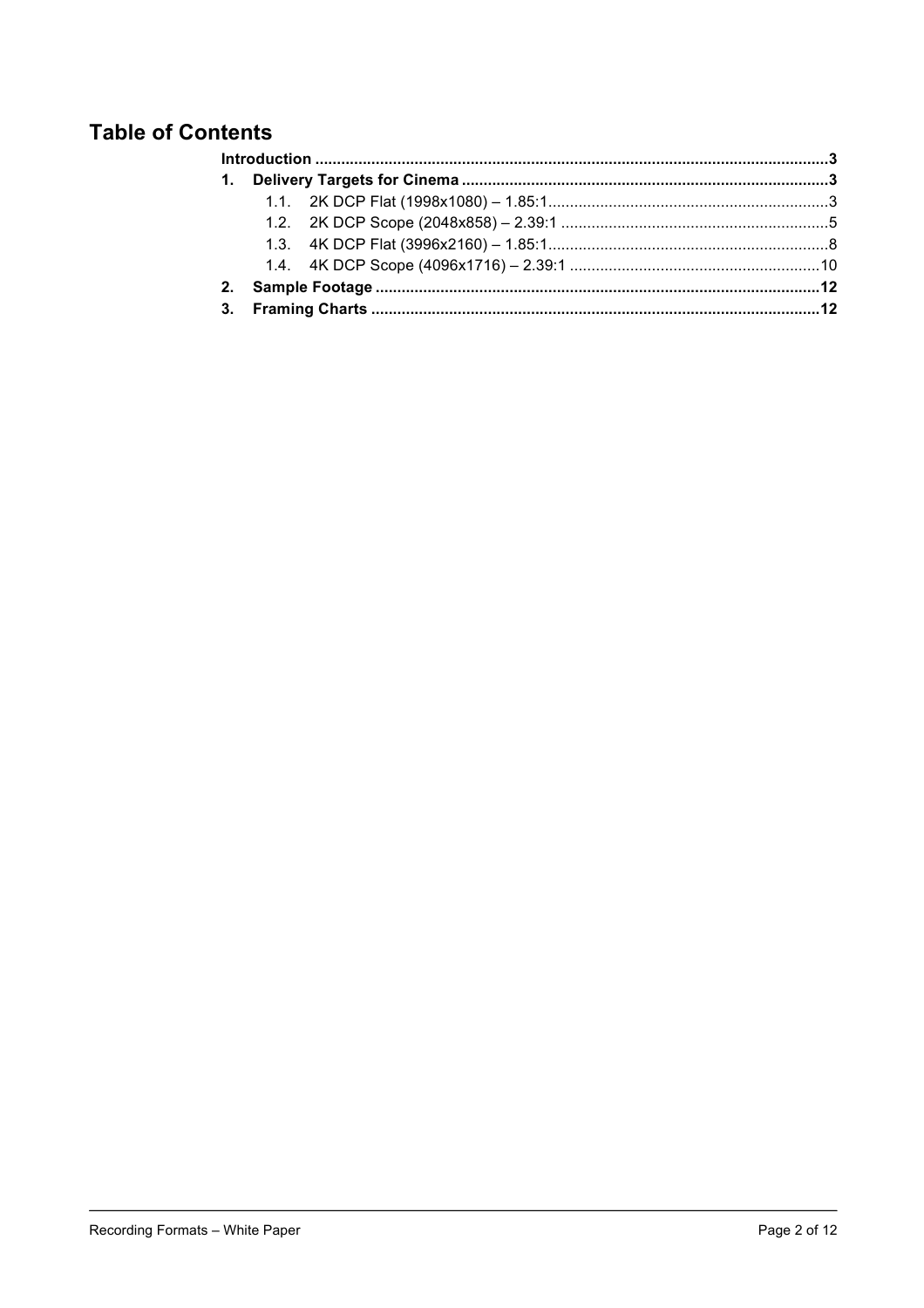## <span id="page-2-0"></span>**Introduction**

All ALEXA, ALEXA XT, ALEXA SXT or ALEXA Mini cameras can record in a compressed QuickTime/ProRes format or uncompressed as ARRIRAW in HD, UHD, 2K or 4K resolutions.

Combined with anamorphic and spherical lenses, a number of image formats can be exposed. To clear the mist around our formats jungle this document aims to show how to shoot for the most common formats as cinema releases (DCP, Digital Cinema Packages): 2K Flat/Scope and 4K Flat/Scope.

#### *We strongly recommend shooting a frame leader/framing chart to avoid confusion in post and have a clear way of communicating which part of the image is relevant. See 1.4*

Opposed to cinema, creating streaming or TV releases is straightforward HD or UHD. The desired framing must be fitted inside the 1920x1080 or 3840x2160 frame. All formats or framings that do not meet these resolutions have to be rescaled individually. Usually those end up as letter- or pillarboxed formats within the 16x9 image.

Whereas DCPs have a maximum container size which does not need to be filled at all times. 2K DCP: 2048x1080 4K DCP: 4096x2160

This bears the advantage to use the relatively small bandwidth of DCPs more efficiently.

## <span id="page-2-1"></span>**1. Delivery Targets for Cinema**

## <span id="page-2-2"></span>**1.1.2K DCP Flat (1998x1080) – 1.85:1**

#### **ALEXA SXT (16:9 Mode)**

#### *ProRes 2K (2048x1152, 16:9 Mode)*

Of course there are always different ways to achieve a result, as is for this step. We decided to apply a mild down-scale to the image to maintain its field of view; simply cropping to 1998x1080 is also possible. An advantage to this method is to have some padding for stabilization.

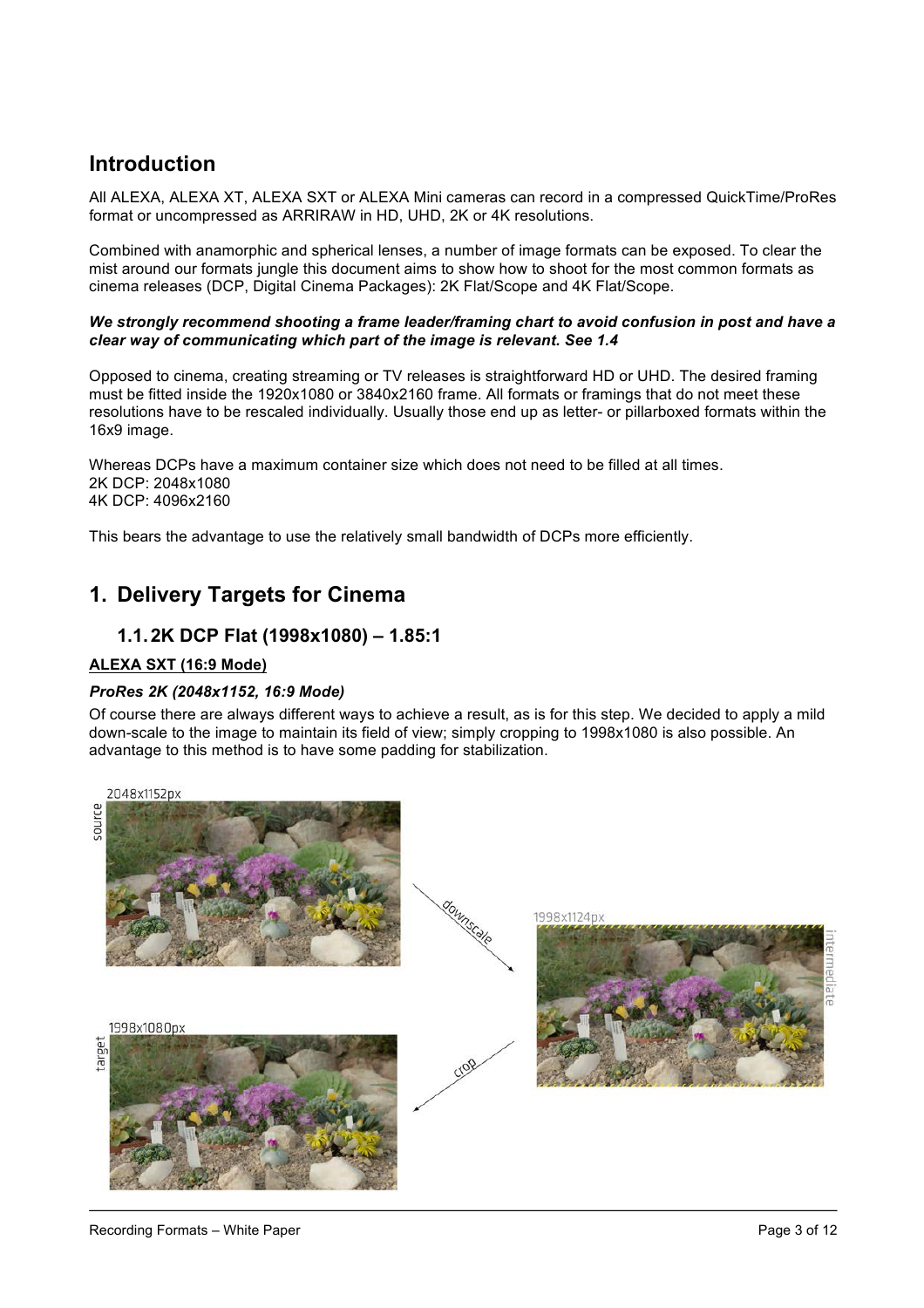## *ARRIRAW 2.8K (2880x1620, 16:9 Mode)*

For ARRIRAW recordings with a 2K Flat delivery, downscaling is mandatory.



## **ALEXA Mini**

### *ProRes 2K (2048x1152)*

Similar to ALEXA SXT due to the same resolution for 2K ProRes.

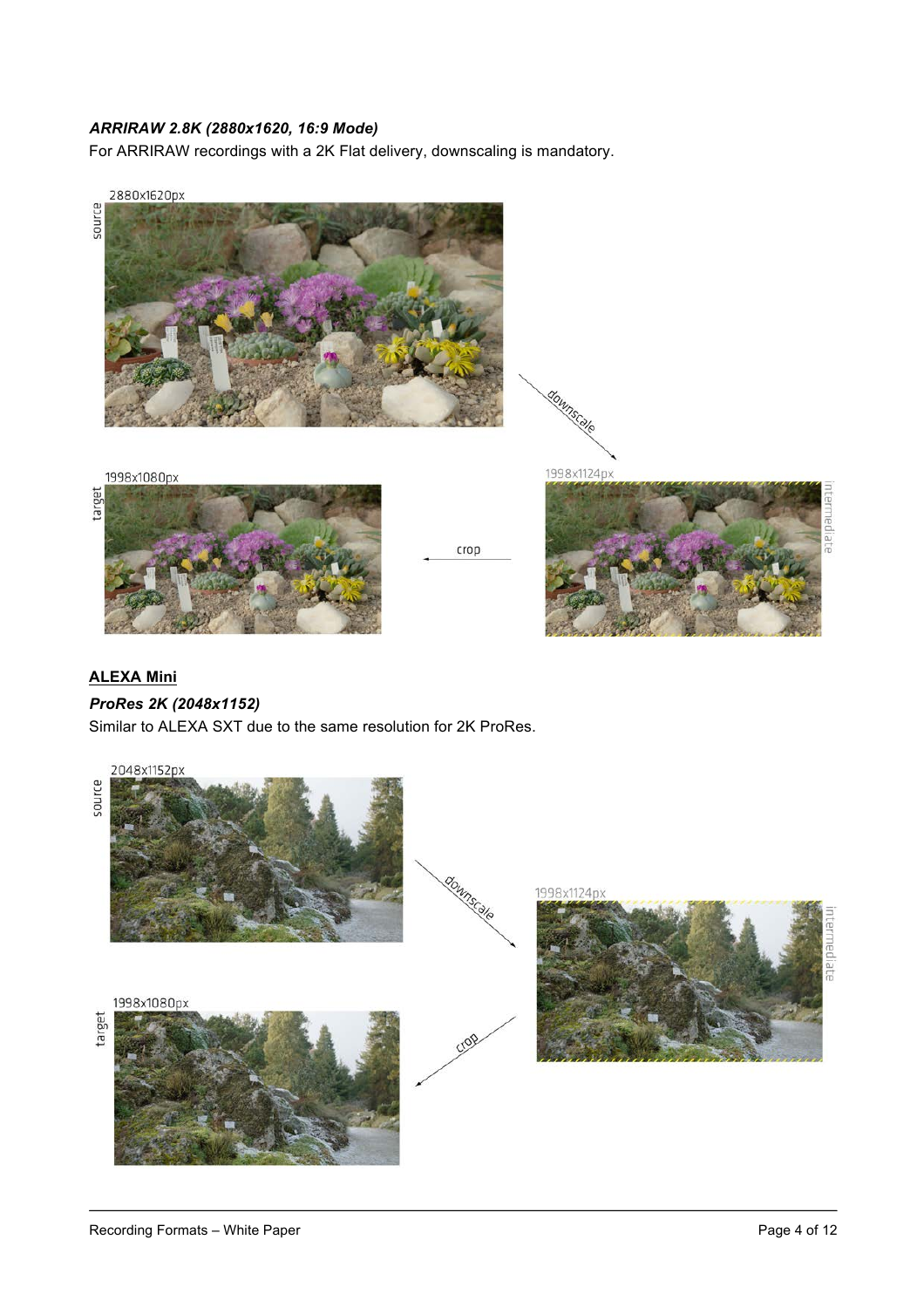## *MXF/ARRIRAW 2.8K (2880x1620)*

Again, similar to the ALEXA SXT ARRIRAW image. Downscaling is a must (if the frame leader tells you different, keep in mind some padding for stabilization might be involved).





downscale

<span id="page-4-0"></span>**1.2.2K DCP Scope (2048x858) – 2.39:1**

## **ALEXA SXT (6:5 Mode)**

#### *ProRes 2K Anamorphic (2048x858, 6:5 Mode)*

ProRes 2K Anamorphic is a pre-de-squeezed/downscaled format for 2K 2.39:1 deliveries. No image alternations needed. Pixel-aspect-ratio is 1.0.

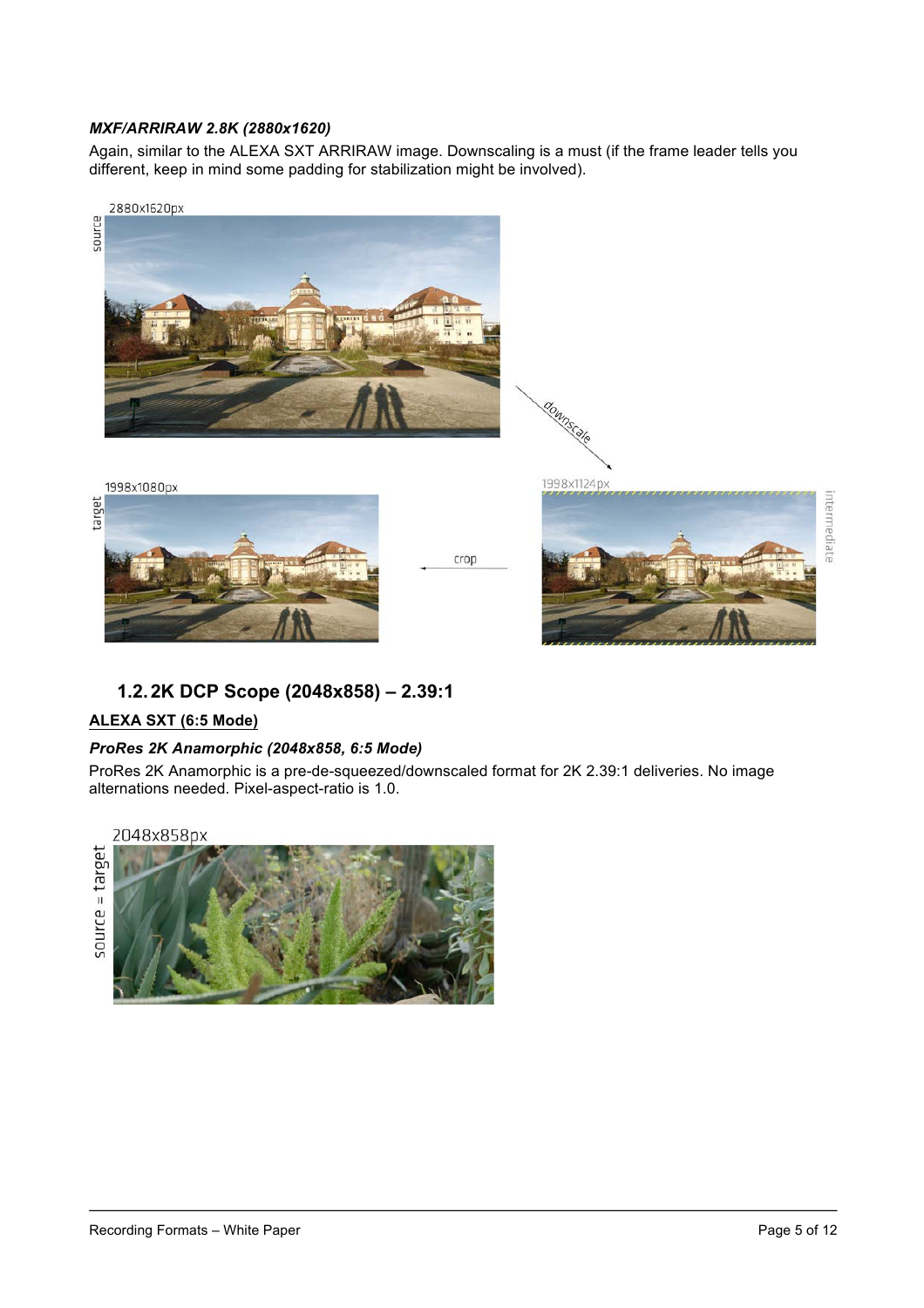## *ARRIRAW 2.6K (2578x2160, 6:5 Mode)*

Recording ARRIRAW anamorphic offers flexibility for stabilization or reframing, since the down-scale is a manual process.



## **ALEXA Mini** *ProRes 2.39:1 2K Ana. (2048x858)*

Also in ALEXA Mini "2.39:1 2K Ana." is a "ready-to-go" format.

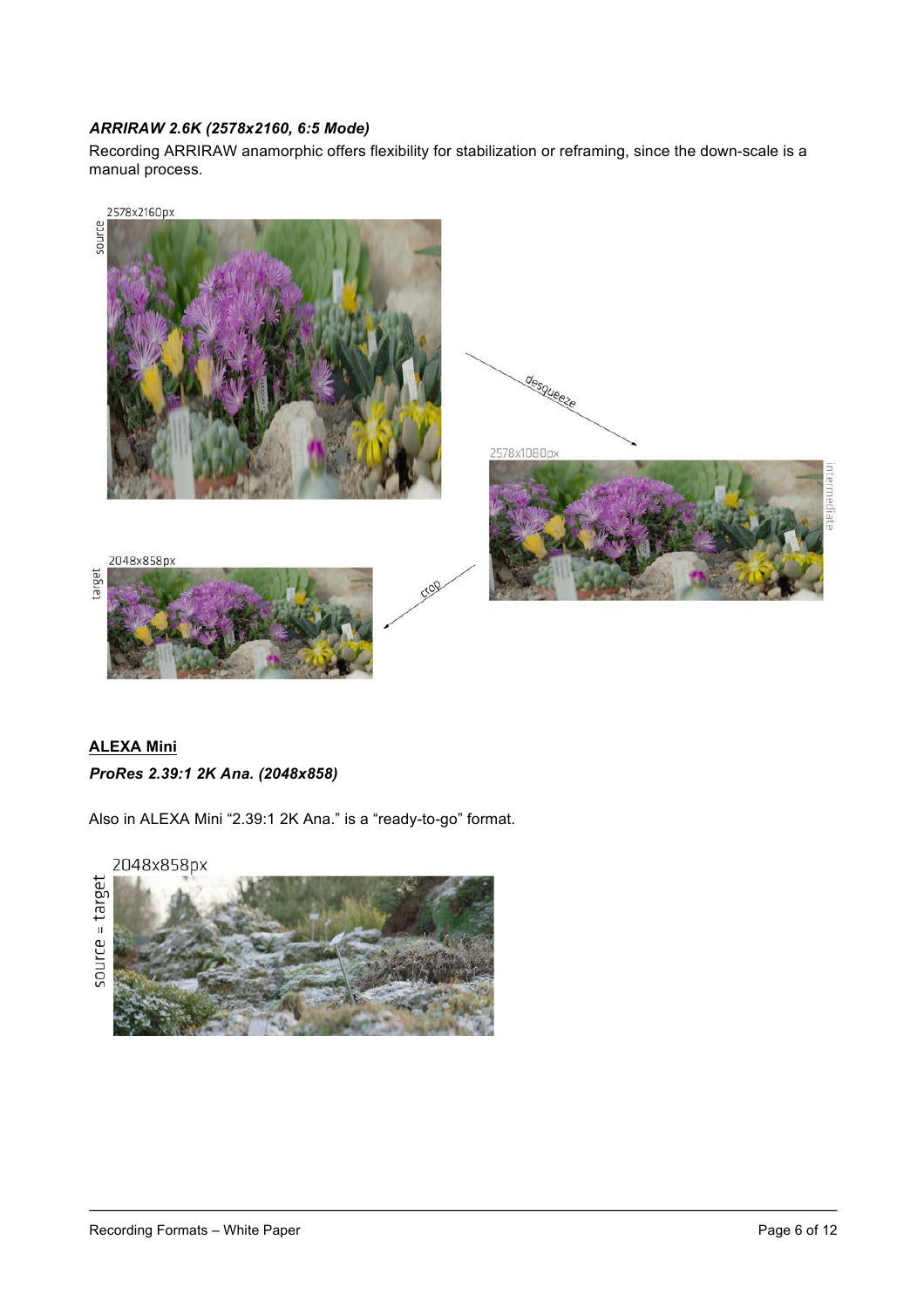



期間

用用

target



downscale

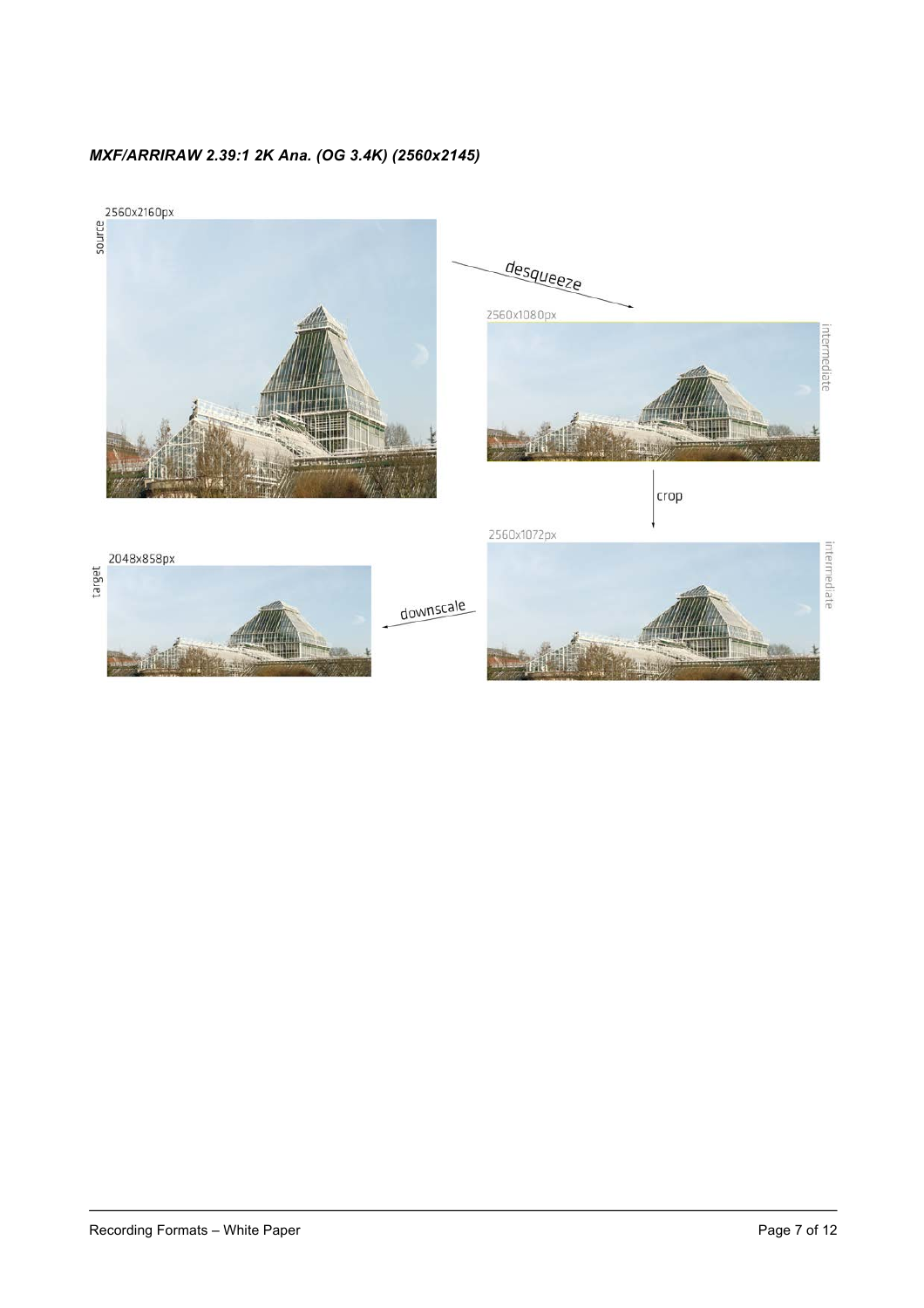## <span id="page-7-0"></span>**1.3.4K DCP Flat (3996x2160) – 1.85:1**

## **ALEXA SXT (Open Gate Mode)**

## *ProRes 4K Cine (4096x2636, Open Gate Mode)*

For our 4K Cine format, a minimal downscale is necessary before cropping 93 pixel top and bottom.

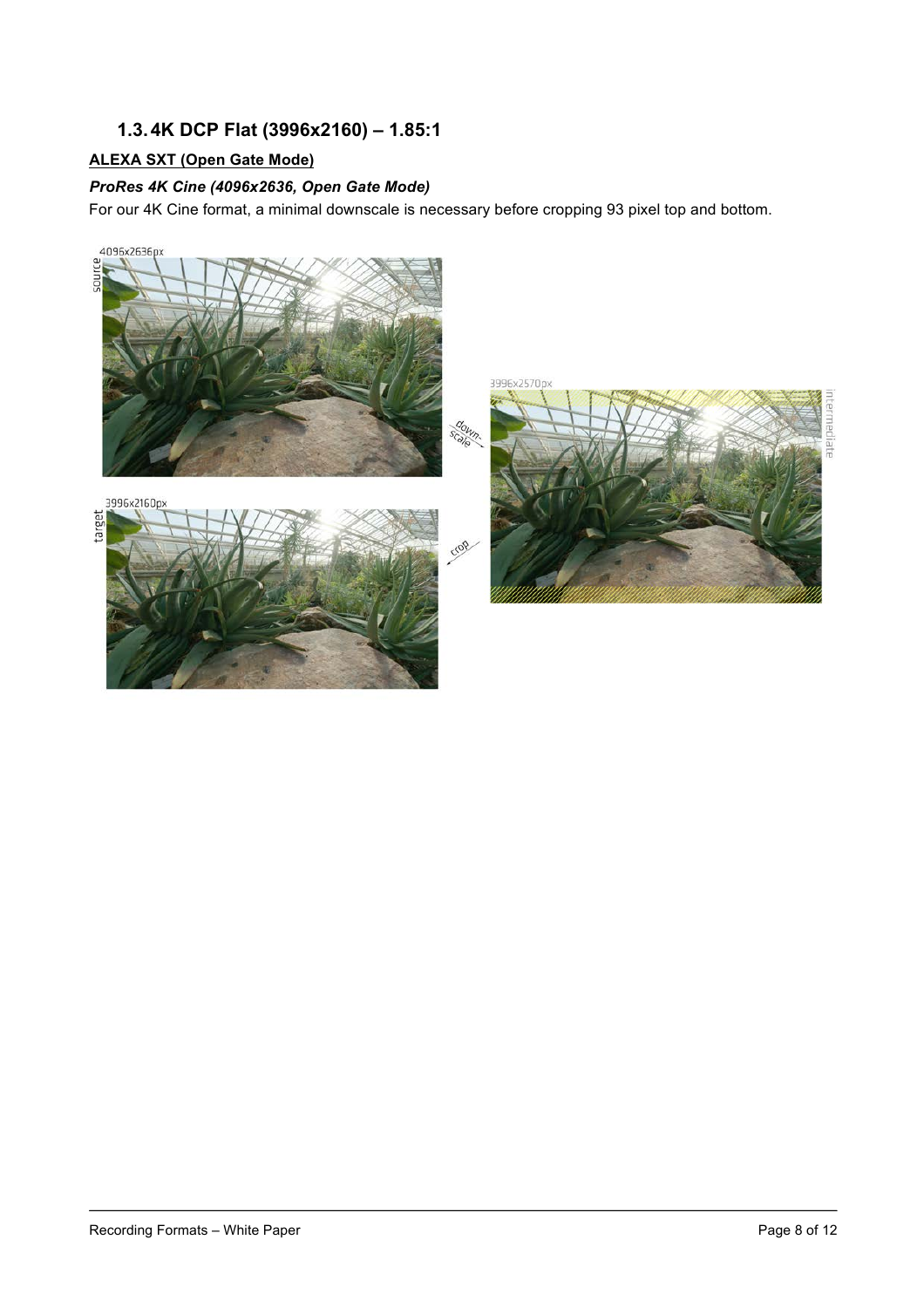## *ARRIRAW 3.4K (3424x2202, Open Gate Mode)*

ARRIRAW images created in the highest resolution of ALEXA SXT and Mini need to be up-scaled before cropping 210 pixel top and bottom.



target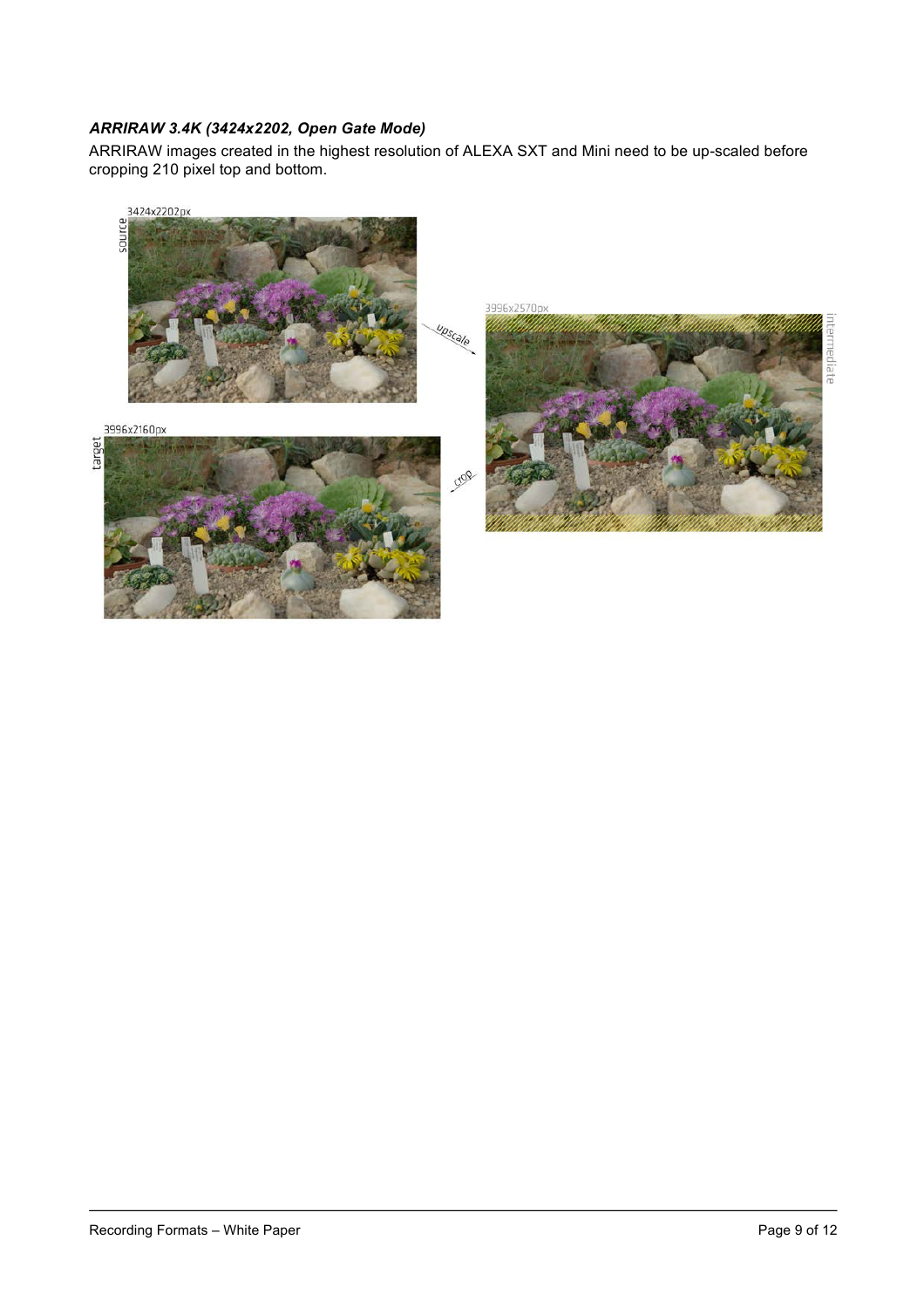## **ALEXA Mini**

#### *MXF/ARRIRAW Open Gate 3.4K (3424x2202)*

There's no up-scaled ProRes format for 4K Flat. If ProRes recording is demanded, use 3.2K ProRes for upscaling to 4096. MXF/ARRIRAW recording offers the same Open Gate format as ALEXA SXT.



<span id="page-9-0"></span>**1.4.4K DCP Scope (4096x1716) – 2.39:1**

## **ALEXA SXT (6:5 Mode)**

*ProRes 4K Cine Anamorphic (4096x1716, 6:5 Mode)*

4096x1716px

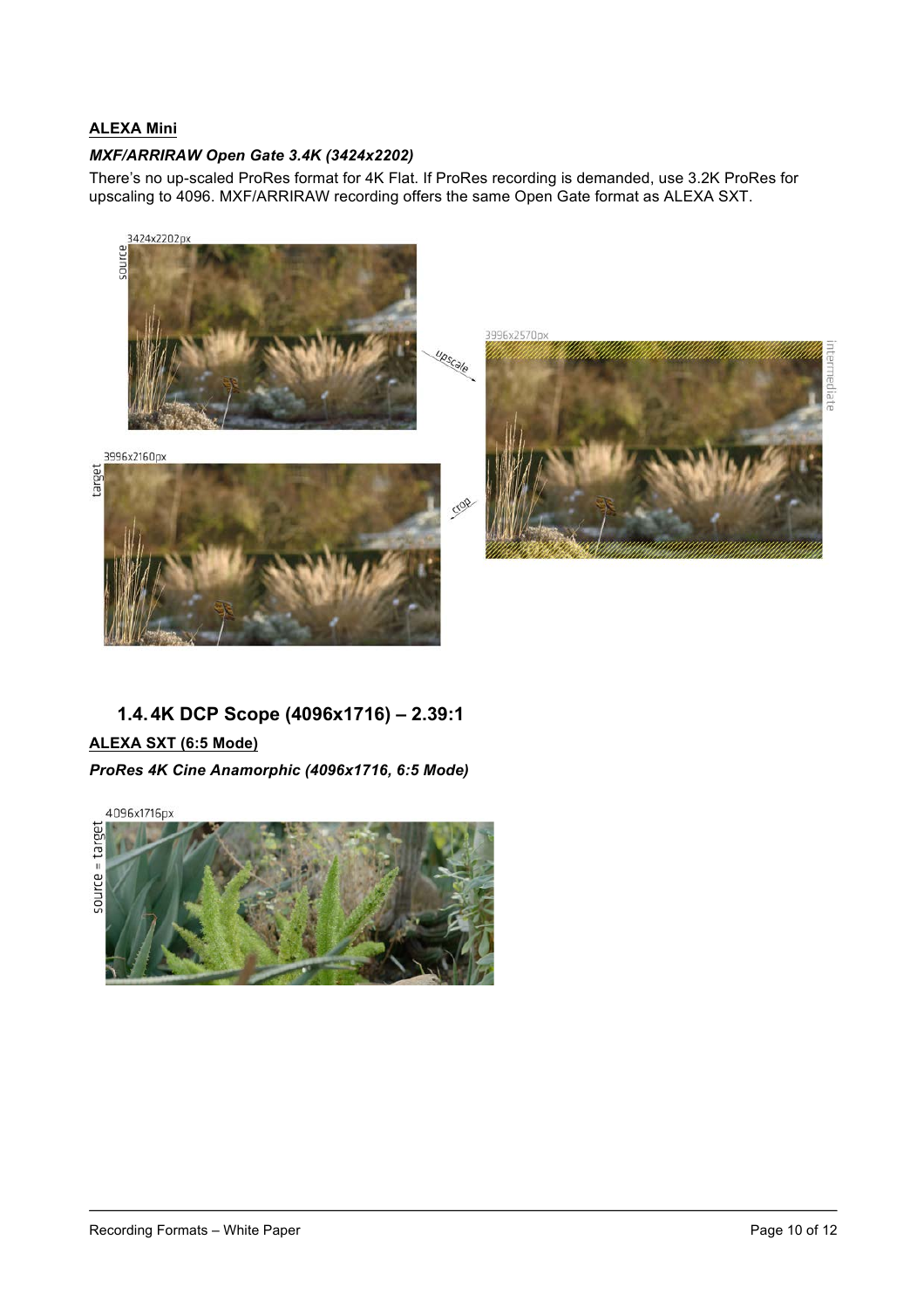### *ARRIRAW 2.6K (2578x2160, 6:5 Mode)*

Recording anamorphic with ALEXA cameras yields the highest resolution achievable due to anamorphic capture. For a 4K Scope format an other option is possible, but goes along with a loss of resolution: Squeezing to 2578x1080 and upscaling to 4096x1716. Be aware of this!



## **ALEXA Mini**

## *MXF/ARRIRAW 2.39:1 2K Ana. (OG 3.4K – 2560x2145)*